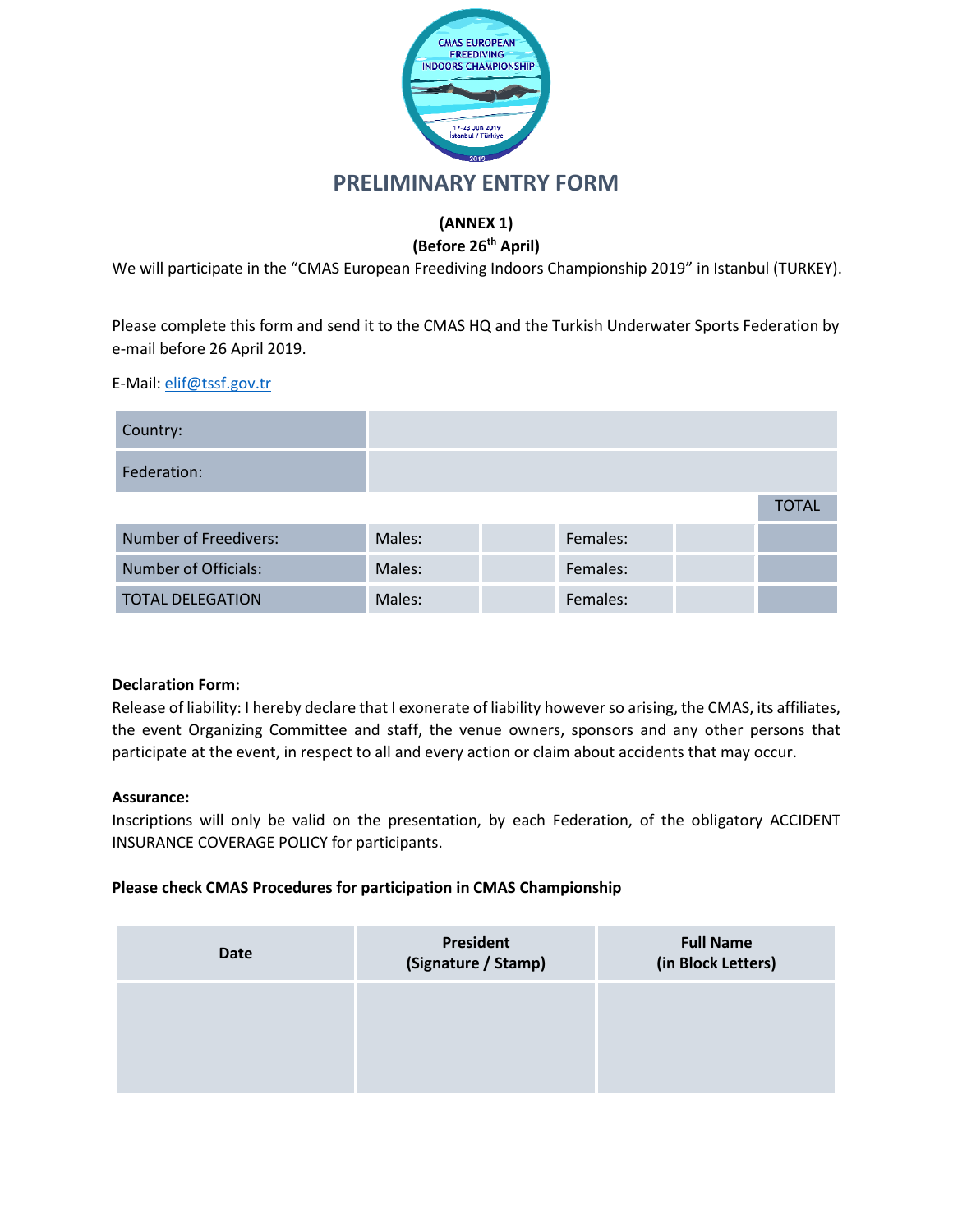

# **HOTEL BOOKING FORM**

# **(ANNEX 2)**

**(Before 26th April)**

Please complete this form and send it to the CMAS HQ and the Turkish Underwater Sports Federation by e-mail before 26 April 2019.

| Country:    |      |         |
|-------------|------|---------|
| Federation: |      |         |
| Phone:      | Fax: | E-mail: |

|                     | <b>Number</b><br><b>of</b> | <b>Date</b> |                     | <b>Number</b><br><b>of</b> |
|---------------------|----------------------------|-------------|---------------------|----------------------------|
| <b>Rooms</b>        | From                       | To          | <b>Extra Nights</b> |                            |
| <b>Single Rooms</b> |                            |             |                     |                            |
| <b>Double Rooms</b> |                            |             |                     |                            |
| <b>Triple Rooms</b> |                            |             |                     |                            |

| Date | President<br>(Signature / Stamp) | <b>Full Name</b><br>(in Block Letters) |
|------|----------------------------------|----------------------------------------|
|      |                                  |                                        |
|      |                                  |                                        |
|      |                                  |                                        |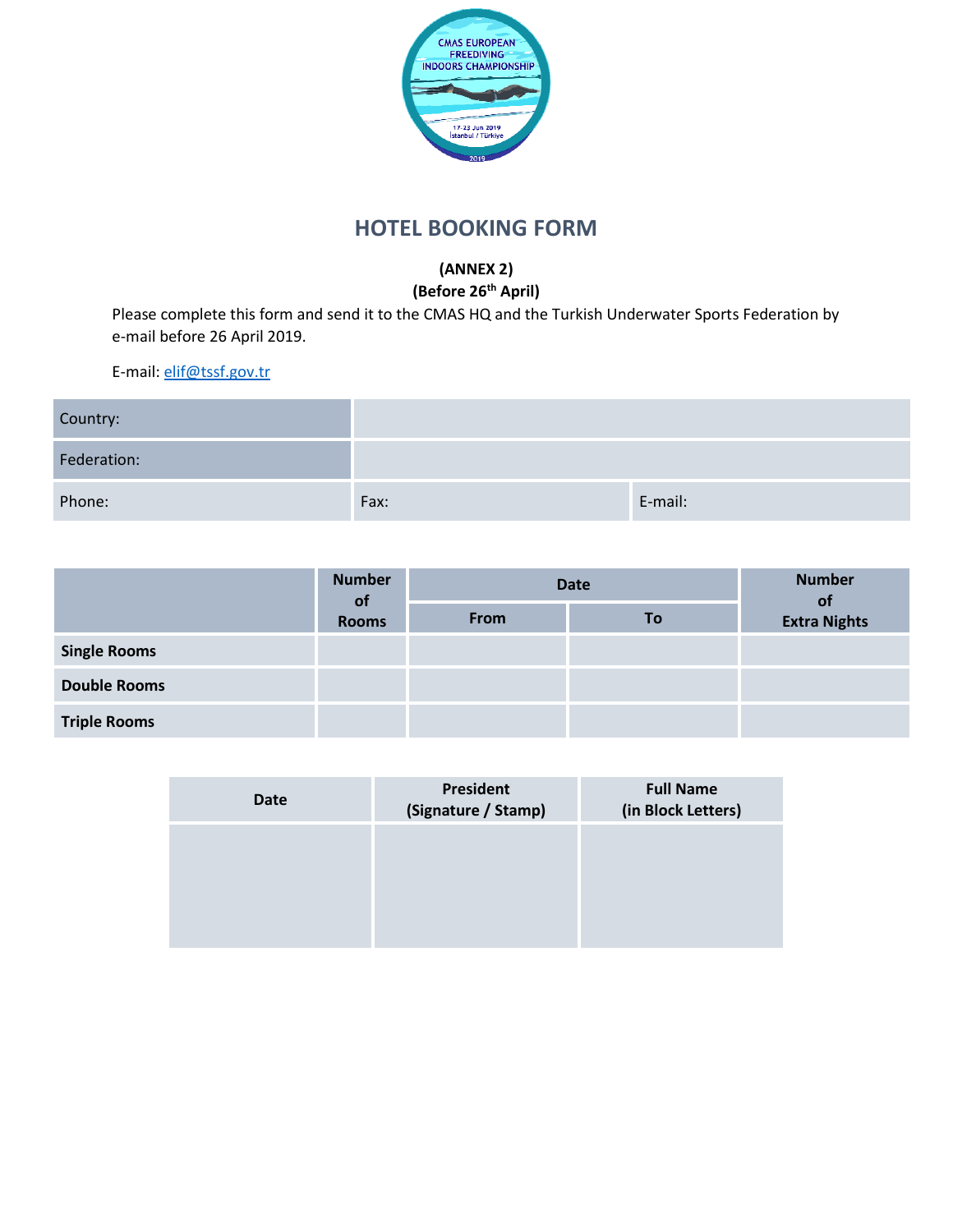

# **CONFIRMATION of PAYMENT**

### **(ANNEX 3) (Before 10 st May)**

Please complete this form and send it to the Turkish Underwater Sports Federation by e-mail before 10 May 2019.

E-mail: [elif@tssf.gov.tr](mailto:elifkantar@tssf.gov.tr)

| Country:    |      |         |
|-------------|------|---------|
| Federation: |      |         |
| Phone:      | Fax: | E-mail: |

We confirm that the payment \_\_\_\_\_\_\_\_euro from account \_\_\_\_\_\_\_\_\_\_\_\_\_\_\_\_\_\_\_\_\_\_\_\_\_\_ is 50% of the total amount of our contribution for participation in CMAS European Freediving Indoors Championship 2019 in Istanbul (TURKEY).

| Date | President<br>(Signature / Stamp) | <b>Full Name</b><br>(in Block Letters) |
|------|----------------------------------|----------------------------------------|
|      |                                  |                                        |
|      |                                  |                                        |
|      |                                  |                                        |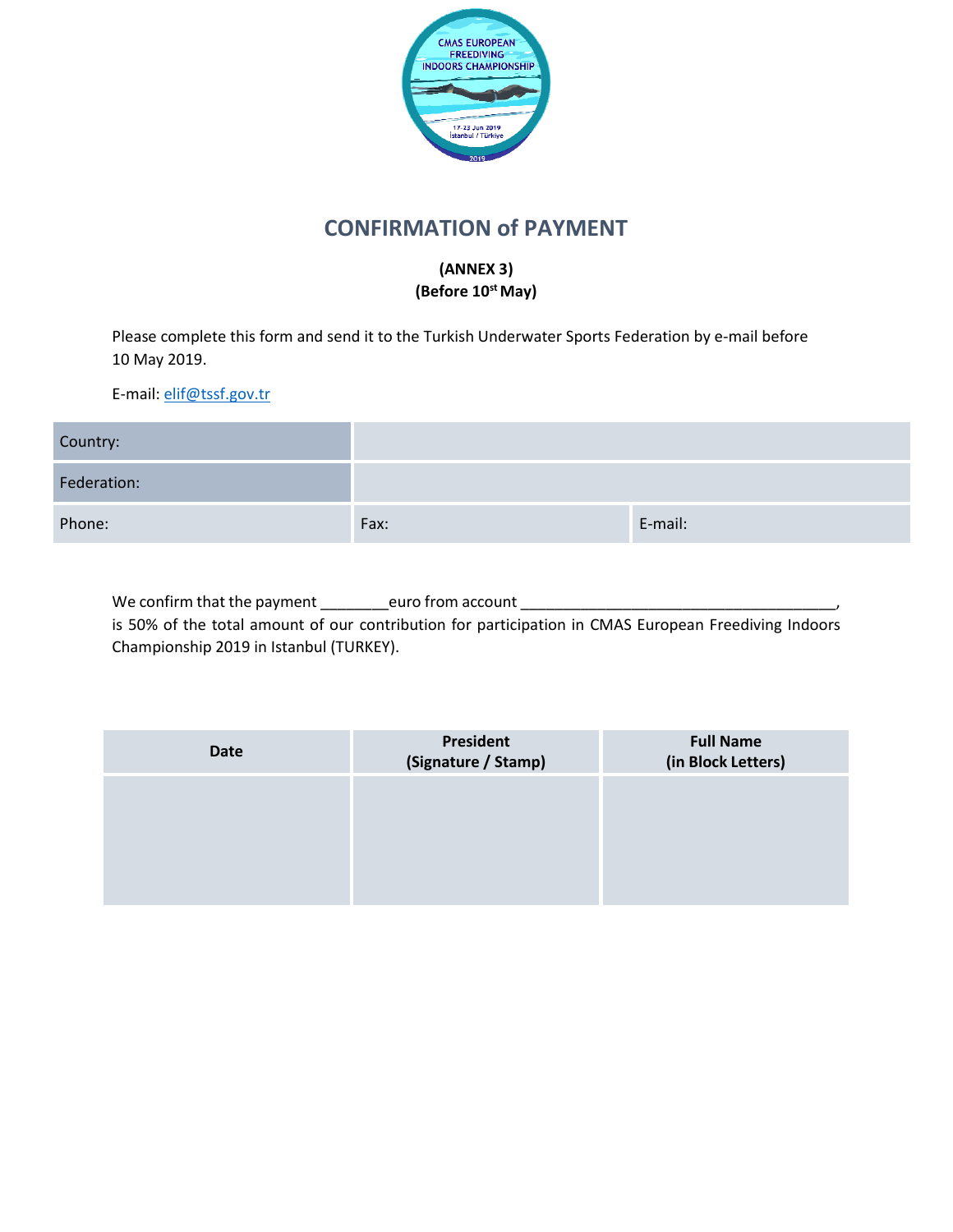

### **(ANNEX 4)**

**(Before 10th May)**

Please complete this form and send it to the CMAS HQ and the Turkish Underwater Sports Federation by e-mail before 10 May 2019.

| Country:             |                    |             |              |
|----------------------|--------------------|-------------|--------------|
| Federation:          |                    |             |              |
|                      |                    |             | <b>TOTAL</b> |
| Number of Freedivers | M <sub>2</sub> loc | $E$ amalac' |              |

| Number of Freedivers: | Males: | Females: |  |
|-----------------------|--------|----------|--|
| Number of Officials:  | Males: | Females: |  |

| <b>No</b>               | <b>First Name</b> | <b>Surname</b> | Occupation<br>(Chief of Delegation, Trainer,<br>Athlete, Doctor, Judge, Other) | <b>Male</b> | Female | <b>Single Room</b> |
|-------------------------|-------------------|----------------|--------------------------------------------------------------------------------|-------------|--------|--------------------|
| $\mathbf{1}$            |                   |                |                                                                                |             |        |                    |
| $\overline{2}$          |                   |                |                                                                                |             |        |                    |
| $\overline{\mathbf{3}}$ |                   |                |                                                                                |             |        |                    |
| 4                       |                   |                |                                                                                |             |        |                    |
| 5                       |                   |                |                                                                                |             |        |                    |
| $6\phantom{1}$          |                   |                |                                                                                |             |        |                    |
| $\overline{\mathbf{z}}$ |                   |                |                                                                                |             |        |                    |
| $\boldsymbol{8}$        |                   |                |                                                                                |             |        |                    |
| $\mathbf{9}$            |                   |                |                                                                                |             |        |                    |
| ${\bf 10}$              |                   |                |                                                                                |             |        |                    |
| 11                      |                   |                |                                                                                |             |        |                    |
| 12                      |                   |                |                                                                                |             |        |                    |
| 13                      |                   |                |                                                                                |             |        |                    |
| 14                      |                   |                |                                                                                |             |        |                    |

| Date | President<br>(Signature / Stamp) | <b>Full Name</b><br>(in Block Letters) |
|------|----------------------------------|----------------------------------------|
|      |                                  |                                        |
|      |                                  |                                        |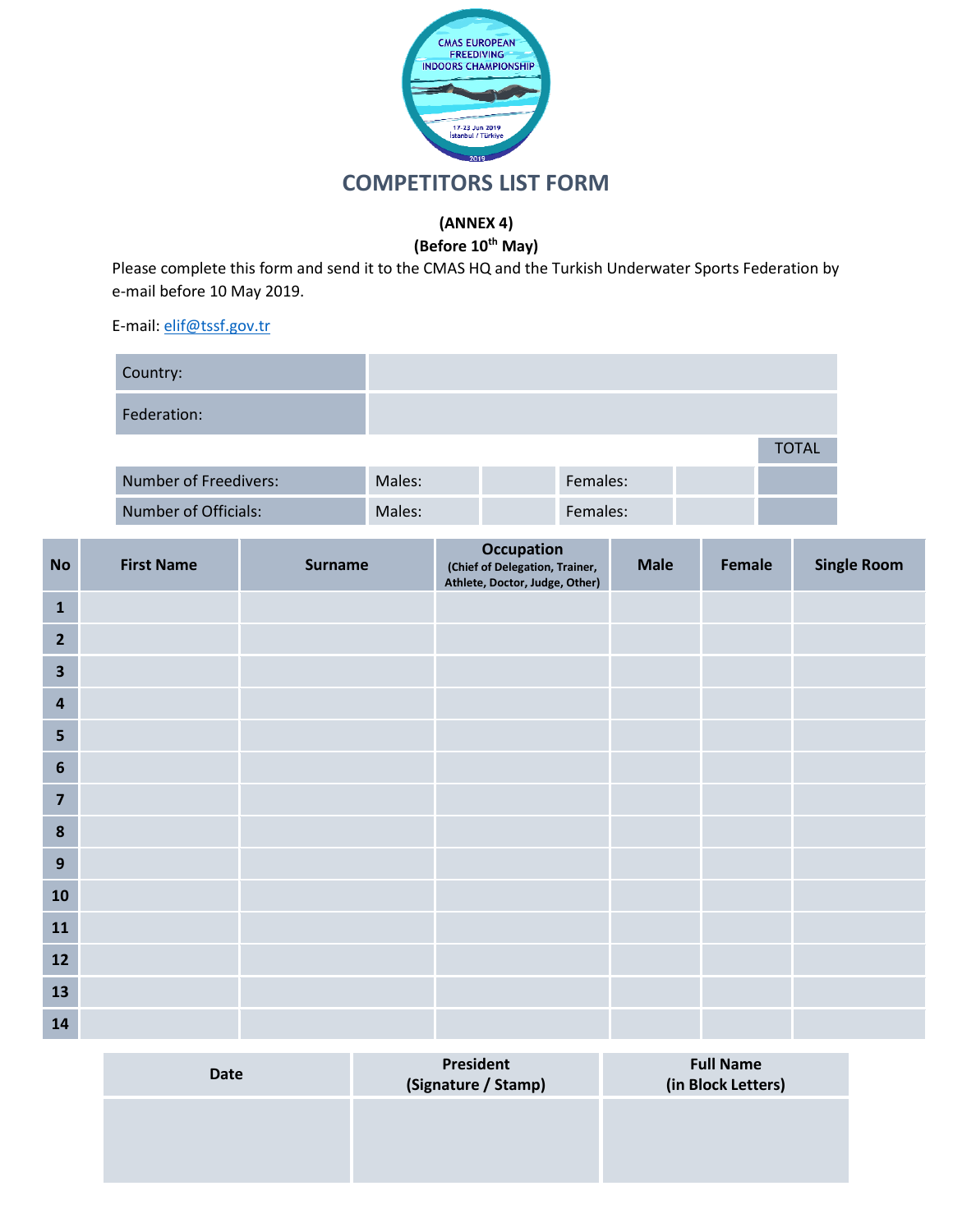

# **AIRPORT TRANSFER FORM**

## **(ANNEX 5)**

## **(Before 10th May)**

Please complete this form and send it to the CMAS HQ and the Turkish Underwater Sports Federation by e-mail before 10 May 2019.

| Country:    |  |
|-------------|--|
| Federation: |  |

| <b>Contact Person</b> | First Name:   |  |
|-----------------------|---------------|--|
|                       | Surname:      |  |
|                       | Mobile Phone: |  |

|                | Airport                        | Date of Arrival:      |  |
|----------------|--------------------------------|-----------------------|--|
| <b>Arrival</b> | Istanbul Sabiha Gokcen Airport | Time of Arrival:      |  |
|                | <b>Istanbul Airport</b>        | <b>Flight Number:</b> |  |

|                  | Airport                        | Date of Arrival:      |  |
|------------------|--------------------------------|-----------------------|--|
| <b>Departure</b> | Istanbul Sabiha Gokcen Airport | Time of Arrival:      |  |
|                  | <b>Istanbul Airport</b>        | <b>Flight Number:</b> |  |

| <b>Date</b> | President<br>(Signature / Stamp) | <b>Full Name</b><br>(in Block Letters) |
|-------------|----------------------------------|----------------------------------------|
|             |                                  |                                        |
|             |                                  |                                        |
|             |                                  |                                        |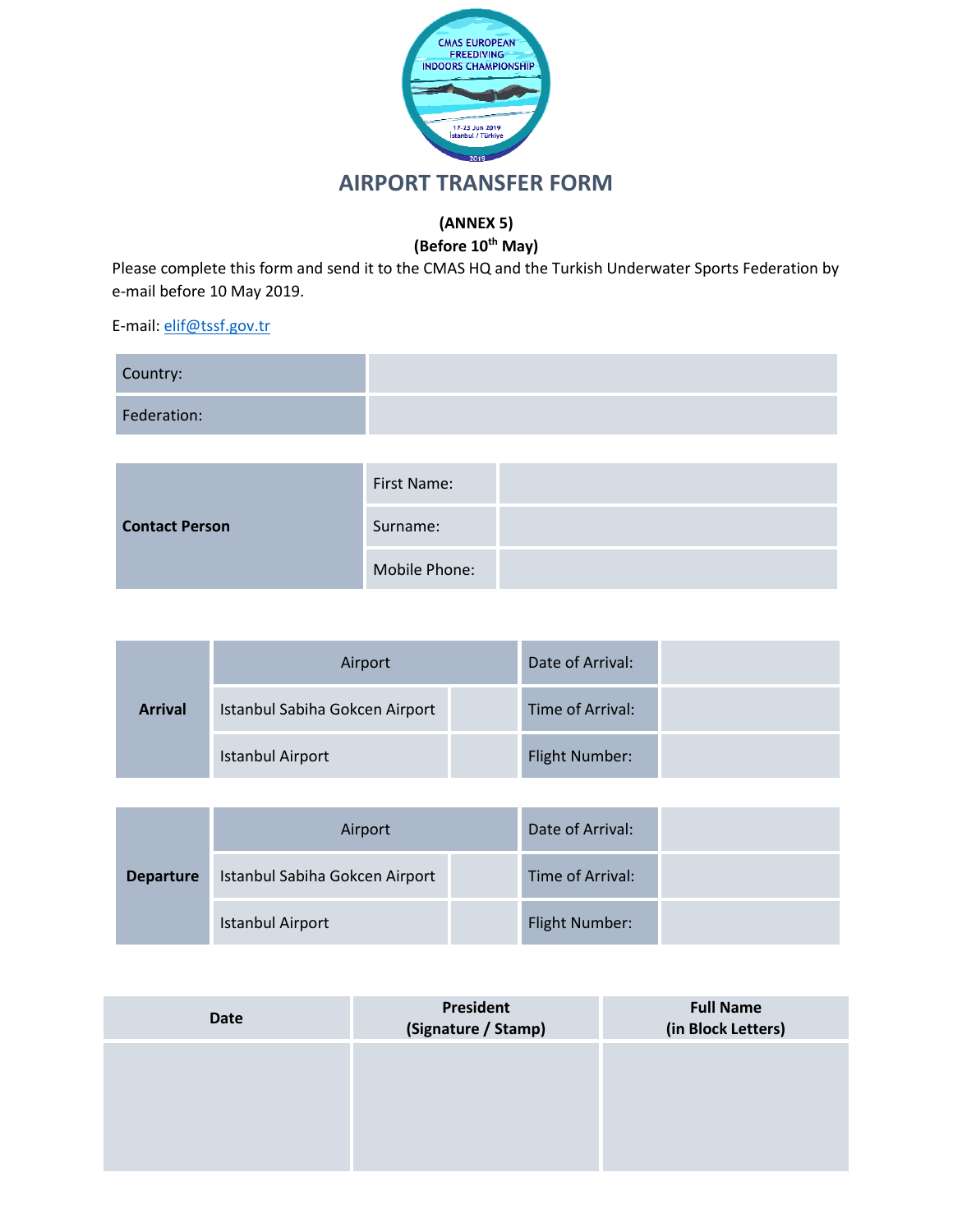

# **FINAL HOTEL BOOKING FORM**

# **(ANNEX 6)**

## **(Before 31th May)**

Please complete this form and send it to the CMAS HQ and the Turkish Underwater Sports Federation by e-mail before 31 May 2019.

| Country:    |      |         |
|-------------|------|---------|
| Federation: |      |         |
| Phone:      | Fax: | E-mail: |

|                     | <b>Number</b><br><b>of</b> |      | Date | <b>Number</b><br><b>ot</b> |
|---------------------|----------------------------|------|------|----------------------------|
|                     | <b>Rooms</b>               | From | To   | <b>Extra Nights</b>        |
| <b>Single Rooms</b> |                            |      |      |                            |
| <b>Double Rooms</b> |                            |      |      |                            |
| <b>Triple Rooms</b> |                            |      |      |                            |

| Date | President<br>(Signature / Stamp) | <b>Full Name</b><br>(in Block Letters) |
|------|----------------------------------|----------------------------------------|
|      |                                  |                                        |
|      |                                  |                                        |
|      |                                  |                                        |